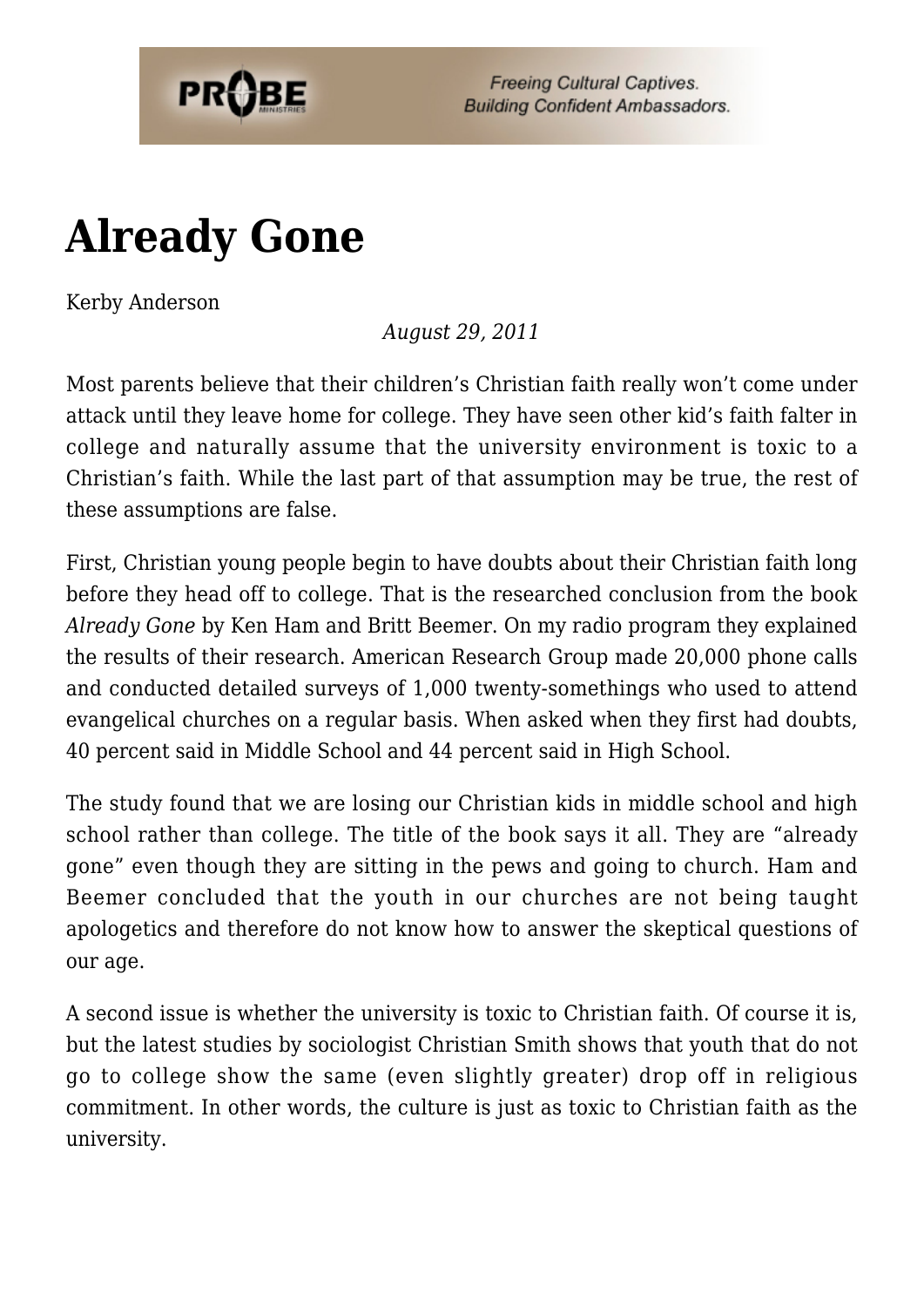

Parents (as well as pastors, teachers, and youth leaders) need to understand the crucial need to prepare our youth for a culture that is hostile to their faith. They may be in our churches and youth groups, but there is growing evidence that many of them are "already gone." I'm Kerby Anderson, and that's my point of view.

## **[National Student Mind Games](https://probe.org/national-student-mind-games/)**

Probe Ministries Administrator

Students don't have to "graduate from God" after high school! This total immersion week of worldview and apologetics, with lots of discussion and recreation built in, builds confidence that Christianity is true *and it makes the most sense*.

## **National Student** *Mind Games* **Conference 2021**

**[Camp Copass](http://www.campcopass.com), Denton TX (Dallas/Ft. Worth area)**

**4:00 p.m. Sunday, June 13 to 9 a.m. Saturday, June 19**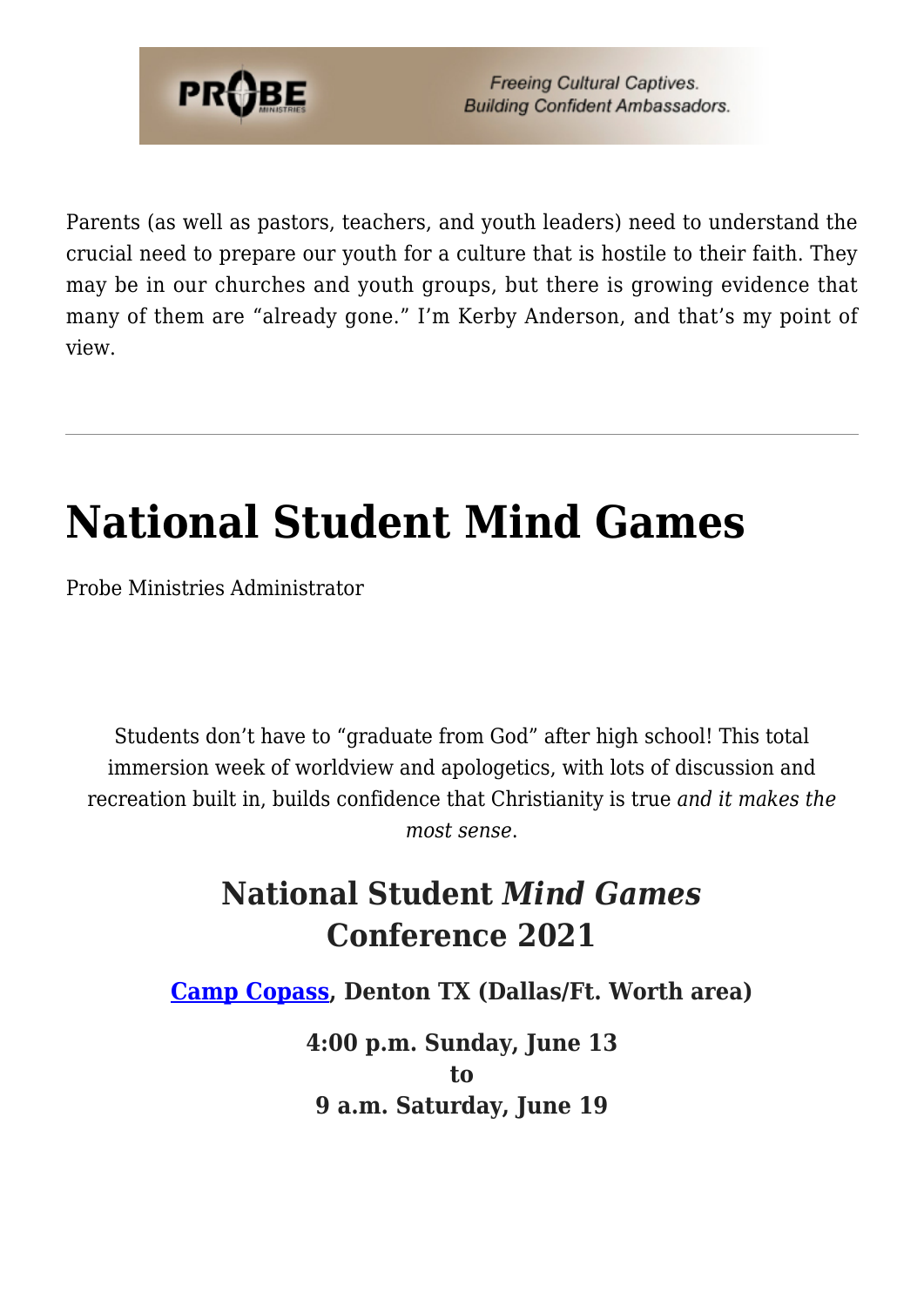

## **\$495.00 (Optional \$20 recreation fee for Ropes Course) \$425.00 for alumni (\$445 with Ropes Course)**

| <b>Online Brochure</b> | <b>Typical Daily Schedule</b>                          |
|------------------------|--------------------------------------------------------|
| <b>Register Online</b> | <b>Mail-in Registration Form</b>                       |
|                        | <b>Scholarship Application Mind Games Camper Forms</b> |

| <b>More Information</b>                               |                        |  |
|-------------------------------------------------------|------------------------|--|
| <b>Conference Overview</b>                            |                        |  |
| <b>Mind Games Conference Radio Program Transcript</b> |                        |  |
| <b>2015 Camp Pictures</b>                             |                        |  |
| 2013 Video                                            |                        |  |
| Contact Us: Email Sue Bohlin                          | Call Sue: 972-977-8301 |  |

- Please arrange transportation to arrive before 3 p.m. on Sunday, June 13 and depart after 1 p.m. on Saturday, June 19.
- Dallas has two airports you can fly into: Dallas/Ft. Worth (DFW) and Dallas Love Field (DAL).
- Email Sue Bohlin ([sue@probe.org\)](mailto:sue@probe.org) with your itinerary so that she can coordinate your transportation to and from the camp.
- You will get travel confirmation from her about pickup time and directions in mid-May.
- Feel free to contact her with further questions by email or phone, 972-977-8301